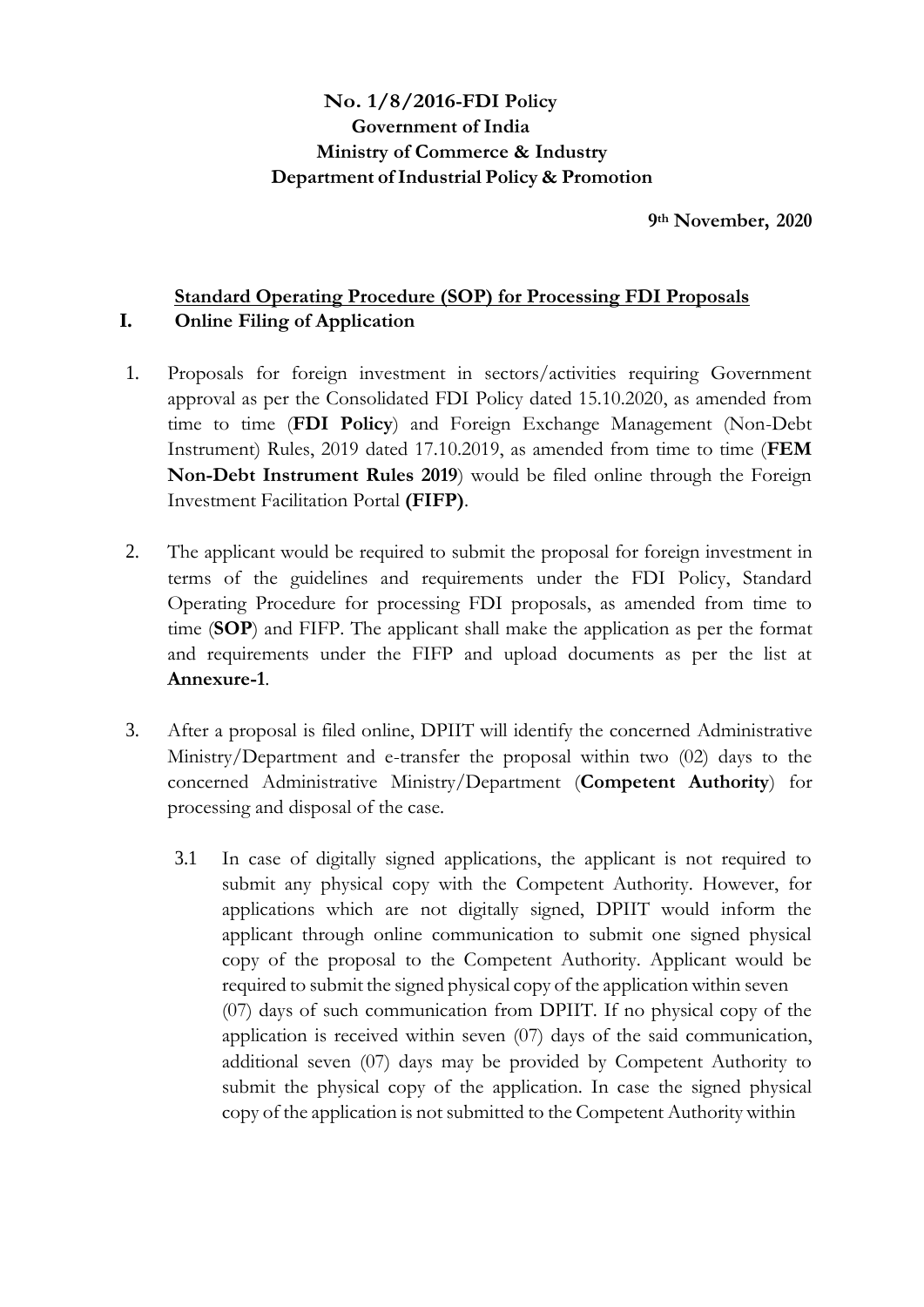fourteen (14) days of the initial communication from DPIIT to the applicant, the proposal would be treated as closed.

3.2 Calculation of time limits for disposal of applications would be with reference to the date of filing of online application. However, if the signed physical copy of the application is not filed with the Competent Authority within 07 (seven) days of the communication from DPIIT to the applicant, the date of filing of the physical application would be reckoned as the reference date for calculation of time limits.

## **II. Competent Authorities for Approval/ Rejection of Foreign Investment**

1. Following are the Competent Authorities for grant of Approval/Rejection of foreign investment proposals requiring Government approval:

| S. No.       | Activity/ sector                                                                         | <b>Administrative Ministry/</b><br>Department             |
|--------------|------------------------------------------------------------------------------------------|-----------------------------------------------------------|
| (i)          | Mining                                                                                   | Ministry of Mines                                         |
| (ii)         | Defence                                                                                  |                                                           |
|              | a) Items requiring Industrial Licence under<br>the Industries (Development & Regulation) | of Defence<br>Department<br>Production,<br>Ministry<br>of |
|              | Act, 1951, and/or Arms Act, 1959 for which                                               | Defence                                                   |
|              | the powers have been delegated by Ministry                                               |                                                           |
|              | of Home Affairs to DPIIT                                                                 |                                                           |
|              | b) Manufacturing of Small Arms<br>and<br>Ammunitions covered under Arms Act 1959         | Ministry of Home Affairs                                  |
| (iii)        | Broadcasting                                                                             | Ministry of Information &                                 |
| (iv)         | Print Media and Digital Media                                                            | Broadcasting                                              |
| (v)          | Civil Aviation                                                                           | Ministry of Civil Aviation                                |
| (vi)         | Satellites                                                                               | Department of Space                                       |
| (vii)        | Telecommunication                                                                        | Department<br><sub>of</sub>                               |
|              |                                                                                          | Telecommunications                                        |
| (viii)       | Private Security Agencies                                                                | Ministry of Home Affairs                                  |
| $(ix)$ $(a)$ | Applications arising out of Press Note 3 of<br>2020 dated 17.04.2020 read with Foreign   | Concerned Administrative<br>Ministry/Department<br>as     |
|              | (Non-debt<br>Exchange<br>Management                                                      | identified by the DPIIT                                   |
|              | Instruments) Amendment Rules, 2020 dated                                                 |                                                           |
|              | 22.04.2020 as under:                                                                     |                                                           |
|              | (A) investments from an entity of a country                                              |                                                           |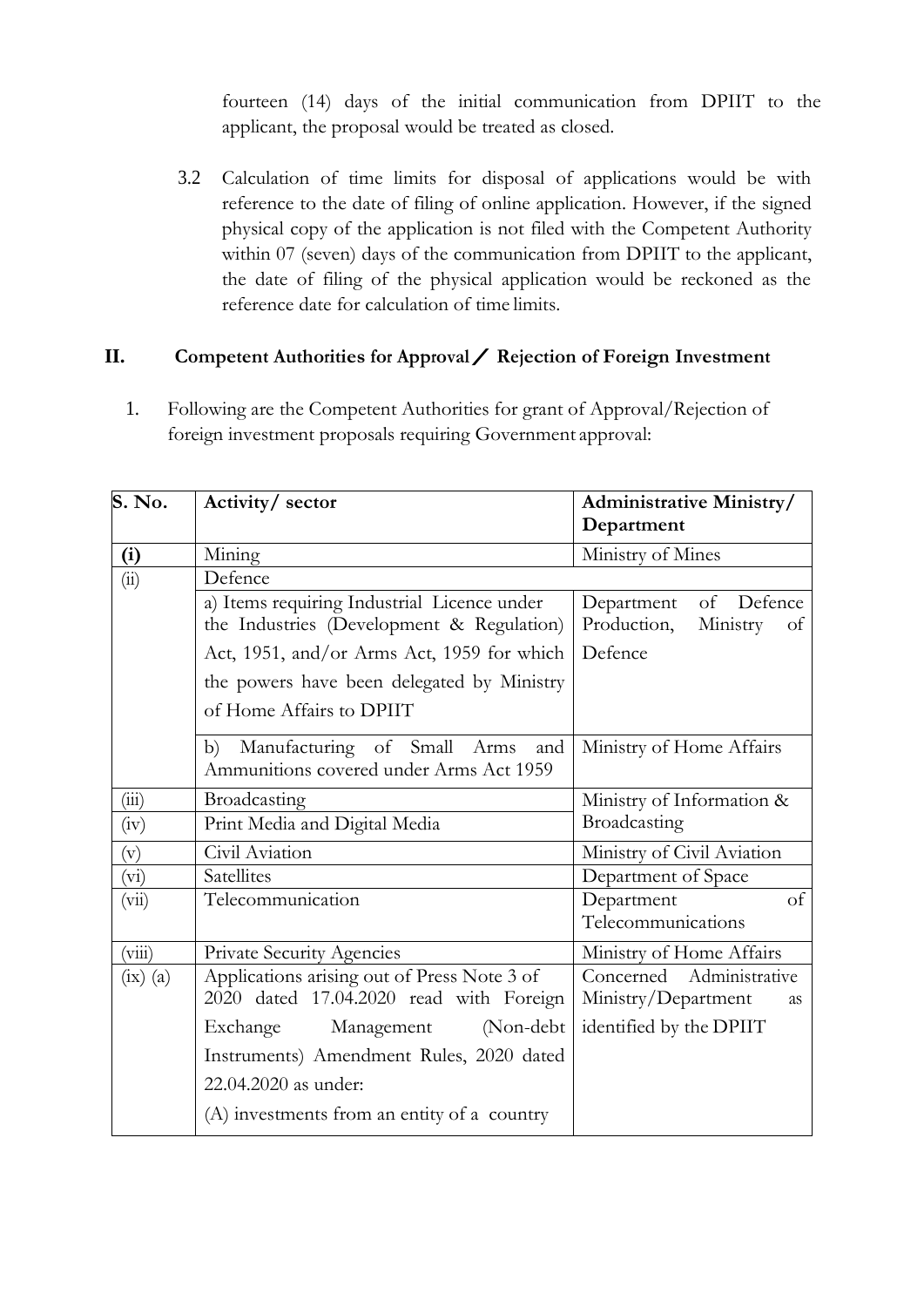|                | which shares land border with India or<br>beneficial owner of an<br>where<br>the       |                                                      |
|----------------|----------------------------------------------------------------------------------------|------------------------------------------------------|
|                | investment into India is situated in or is a                                           |                                                      |
|                | citizen of any such country. Further, a                                                |                                                      |
|                | citizen of Pakistan<br>or<br>entity<br>an                                              |                                                      |
|                | incorporated in Pakistan can invest, only                                              |                                                      |
|                | under the Government route, in sectors/                                                |                                                      |
|                | activities other than defence, space,                                                  |                                                      |
|                | atomic energy and sectors/activities                                                   |                                                      |
|                | prohibited for foreign investment.; and/                                               |                                                      |
|                | <b>or</b>                                                                              |                                                      |
|                | (B) transfer of ownership of any existing or                                           |                                                      |
|                | future FDI in an entity in India, directly                                             |                                                      |
|                | or indirectly, resulting in the beneficial                                             |                                                      |
|                | ownership falling within the restriction/                                              |                                                      |
|                | purview of Para $3.1.1(a)$ of the FDI                                                  |                                                      |
|                | Policy.                                                                                |                                                      |
|                |                                                                                        |                                                      |
| (ix)(b)        | Cases pertaining to Government approval                                                | Nodal<br>Administrative                              |
|                | route sectors/activities, requiring security                                           | Ministries / Departments                             |
|                | clearance as per extant FEMA Regulations,                                              |                                                      |
|                | Policy and security guidelines,<br>FDI<br>as                                           |                                                      |
|                | amended from time to time                                                              |                                                      |
| $(\mathbf{x})$ | (Single,<br>Multi brand and<br>Trading<br>Food                                         | Department for Promotion<br>of Industry and Internal |
|                | Product Retail Trading)                                                                | Trade                                                |
|                | FDI proposals by Non-Resident Indians                                                  |                                                      |
| $(x_i)$        | (NRIs)/Export<br>Oriented Units<br>(EOUs)                                              |                                                      |
|                |                                                                                        |                                                      |
| (xii)          | requiring approval of the Government<br>Application relating to issue of equity shares |                                                      |
|                | under the FDI Policy under the Government                                              | Concerned Administrative                             |
|                | for<br>import<br>of<br>capital<br>route                                                | Ministry / Department as                             |
|                | goods/machinery/ equipment (excluding                                                  | identified by the DPIIT.                             |
|                | second-hand machinery)                                                                 |                                                      |
| (xiii)         | Applications relating to issue of equity shares                                        |                                                      |
|                | for pre-operative/pre-incorporation expenses                                           |                                                      |
|                | (including payments of rent etc.)                                                      |                                                      |
| (xiv)          | Financial services which are not regulated by                                          |                                                      |
|                | any Financial Sector Regulator or where only                                           |                                                      |
|                | of the financial services activity is<br>part                                          |                                                      |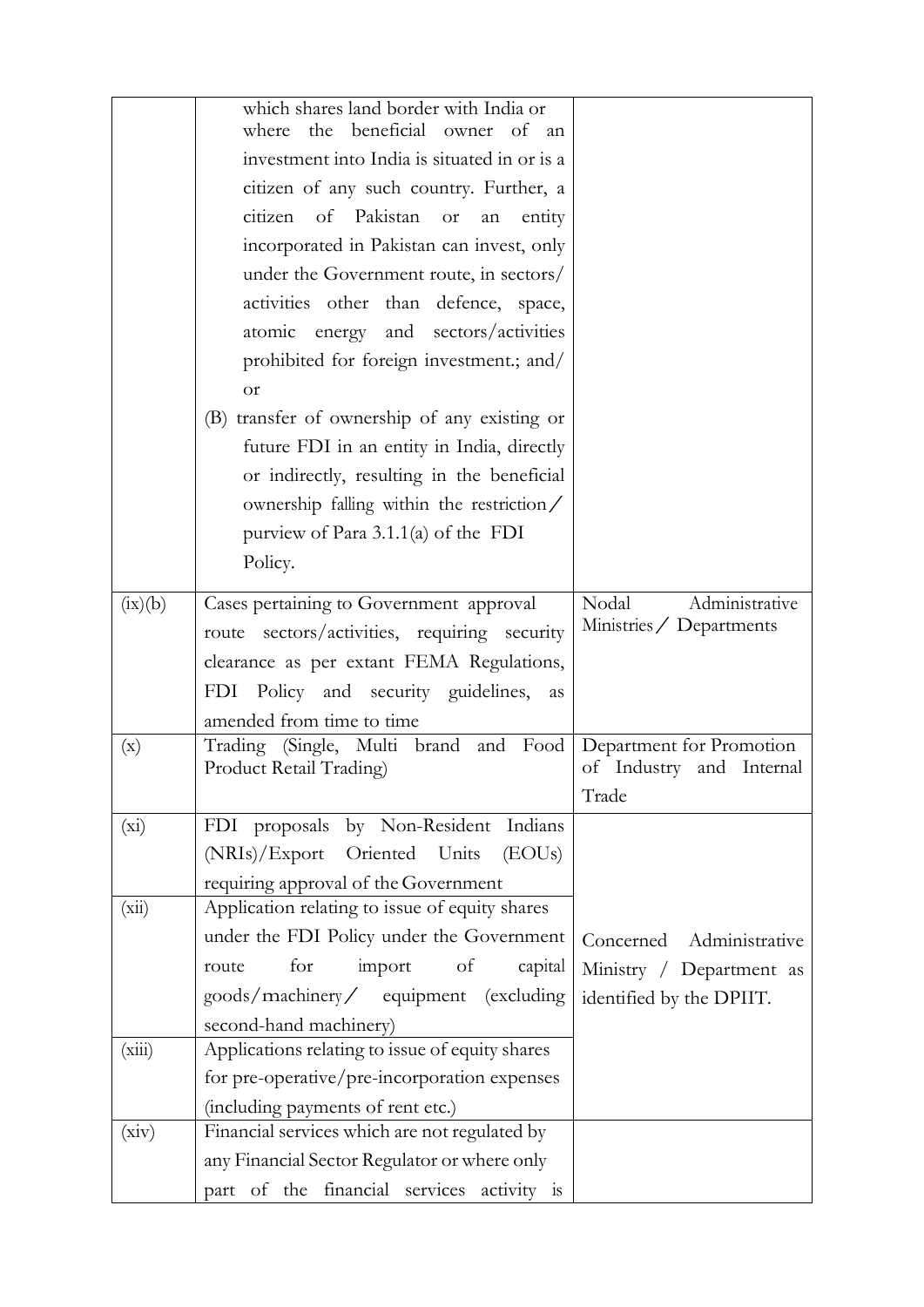| (xv)   | regulated or where there is doubt regarding<br>the regulatory oversight<br>Applications for foreign investment into a<br>Core Investment Company or an Indian<br>company engaged only in the activity of<br>investing in the capital of other Indian<br>Company/ies | Department of Economic<br>Affairs   |
|--------|---------------------------------------------------------------------------------------------------------------------------------------------------------------------------------------------------------------------------------------------------------------------|-------------------------------------|
| (xvi)  | Banking (Public and Private)                                                                                                                                                                                                                                        | Department of Financial<br>Services |
| (xvii) | Pharmaceuticals                                                                                                                                                                                                                                                     | Department<br>οt<br>Pharmaceuticals |

- 2. In respect of sectors/activities which are presently under the automatic route but required Government approval earlier as per the extant policy during the relevant period, concerned administrative Ministry/Department, as identified by DPIIT, would be the Competent Authorities for the grant of post-facto approval for foreign investment. Further, the concerned administrative Ministry/Department, as identified by the DPIIT, would be the Competent Authority in respect of proposals requiring prior Government approval pursuant to any amendment(s) under the FDI Policy and/or FEM Non-Debt Instrument Rules 2019 or any other reason.
- 3. In respect of applications in which there is a doubt as to which is the concerned Administrative Ministry/Department, DPIIT shall identify the Administrative Ministry/Department where the application will be processed for decision.

# **III. Procedure for Processing of Applications Seeking Approval for Foreign Investment**

- 1. Competent Authorities shall not replicate an inter-Ministerial body in respective Ministries/Departments to grant approval for foreign investment. The regime for disposal of foreign investment proposals needs to be simpler in execution and expeditious in disposal.
- 2. Once a proposal is received, same shall be circulated online within two (02) days by DPIIT to Reserve Bank of India **(RBI**) for comments from the perspective of Foreign Exchange Management Act, 1999 (42 of 1999) and rules/regulations thereunder (**FEMA**). Proposals for foreign investment requiring security clearance would additionally be referred to Ministry of Home Affairs (**MHA)** for comments. Further, all proposals would be forwarded to Ministry of External Affairs (MEA) for information. MEA may give their comments within the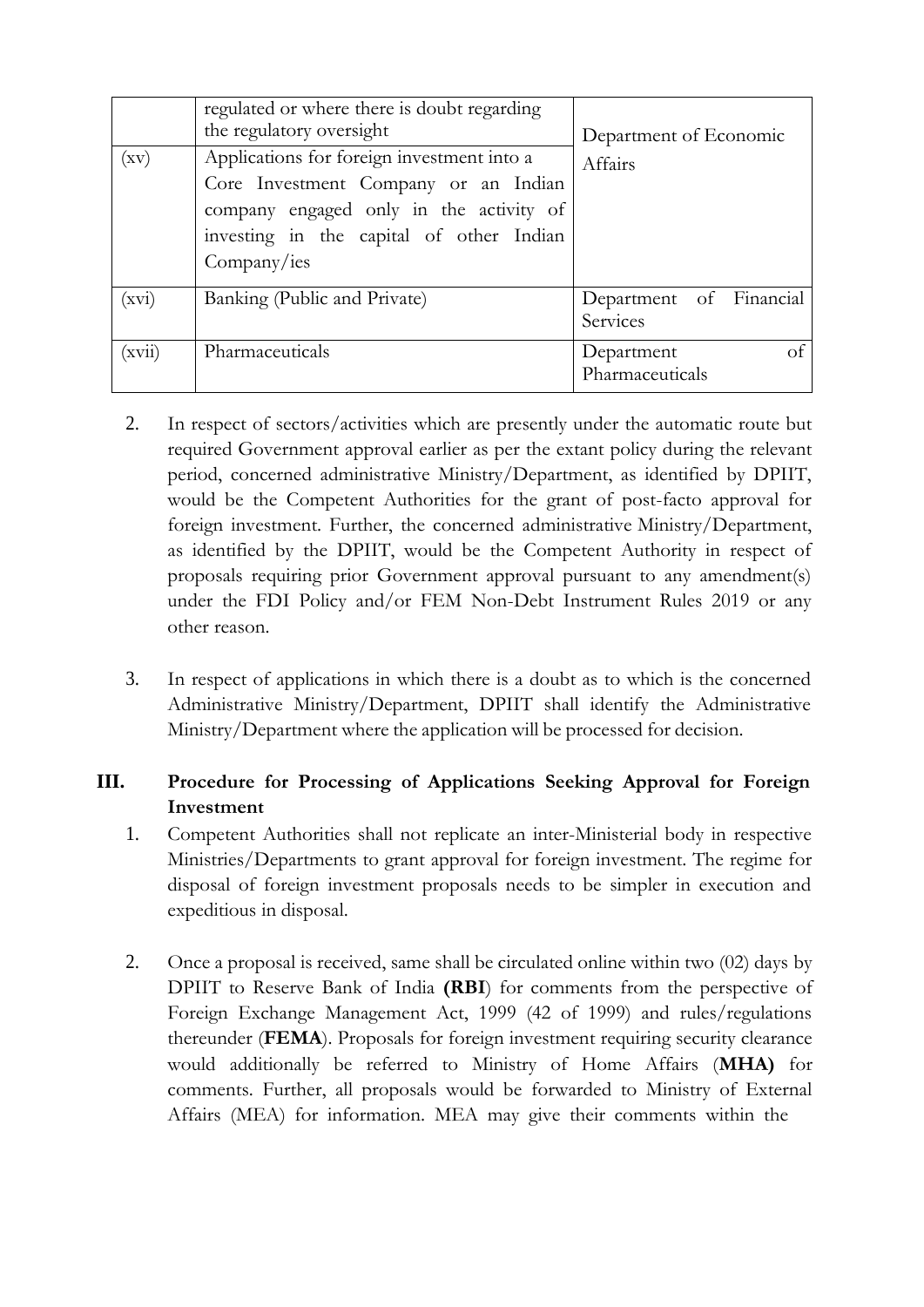stipulated time period,wherever necessary.All commentswill be given directly to the concerned Administrative Ministry/Department.

- 3. Following proposals will require security clearance from MHA:
	- i. Investments in Broadcasting, Telecommunication, Satellites establishment and operation, Private Security Agencies, Defence, Civil Aviation and Mining & mineral separation of titanium bearing minerals and ores, its value addition and integrated activities.
	- ii. Applications arising out of Press Note 3 of 2020 dated 17.04.2020 read with Foreign Exchange Management (Non-debt Instruments) Amendment Rules, 2020 dated 22.04.2020 as under:
	- a) investments from an entity of a country which shares land border with India or where the beneficial owner of an investment into India is situated in or is a citizen of any such country. Further, a citizen of Pakistan or an entity incorporated in Pakistan can invest, only under the Government route, in sectors/activities other than defence, space, atomic energy and sectors/activities prohibited for foreign investment.; and/or
	- b) transfer of ownership of any existing or future FDI in an entity in India, directly or indirectly, resulting in the beneficial ownership falling within the restriction/purview of Para 3.1.1(a) of the FDI Policy.
	- 4. Specific issues of proposals requiring clarification from the point of view of FDI Policy may be referred to DPIIT for clarification with the approval of Secretary of the concerned Administrative Ministry/Department. Consultation with DPIIT will hence be need based and not routine or regular. DPIIT will provide clarification within two (02) weeks on specific issues of FDI Policy as may be referred by the Competent Authority.
	- 5. Consultation with any other Ministry/Department will require full justification and approval of Secretary of the concerned Administrative Ministry/Department. Further, in order to take appropriate decision on delayed FDI proposals and those escalated by the processing Ministry/Department concerned for quicker disposal, an inter-ministerial committee has been constituted, consisting of Secretariesfrom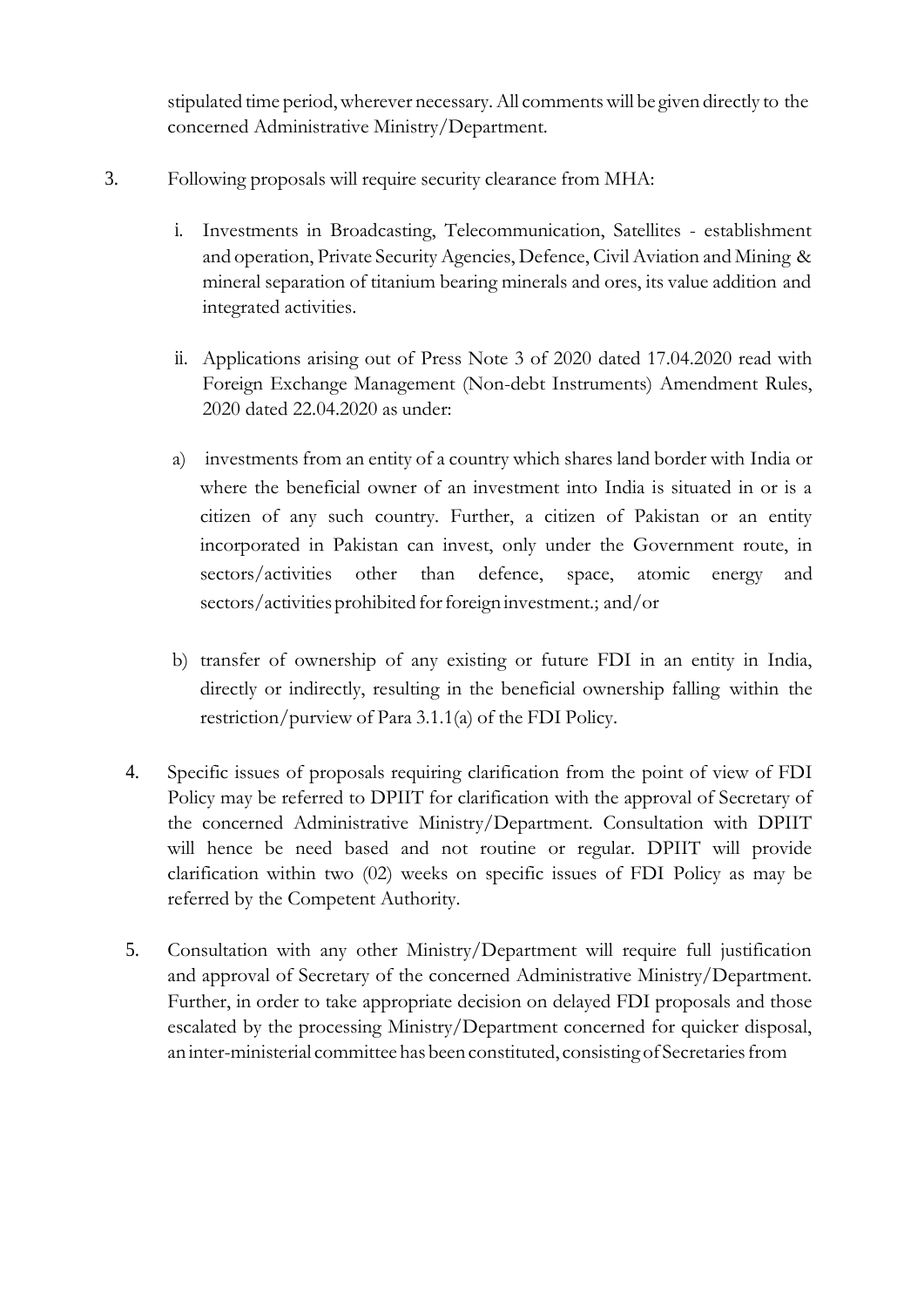Department for Promotion of Industry and Internal Trade, Department of Economic Affairs, Ministry of Corporate Affairs, Ministry of Home Affairs, concerned administrative Ministry/ Department and representatives from RBI and NITI Aayog to examine and guide the concerned Administrative Ministry/department to process such proposals for timely disposal.

- 6. Ministries/Departments consulted on the proposal shall upload their comments on the portal within four (04) weeks from the online receipt of the proposal. In case comments of consulted Ministries/Departments/Regulatory Bodies are not received within the stipulated time, it would be presumed that they have no comments to offer. Comments by MHA on proposals for investment in sectors requiring security clearance would be provided to the Competent Authority within six (06) weeks from the online receipt of such proposals. In cases where MHA is not in a position to provide its comments with six (06) weeks, it will intimate the concerned administrative Ministry/Department of the expected time frame within which MHA would be able to give its comments.
- 7. The Competent Authority shall, within one (01) week, scrutinize the proposal and documents attached therewith and ask the applicant for relevant additional information/documents, if so required. All such queries shall be made online/emailed to the applicant so as to avoid delay. If no clarifications to the queries are received within one (01) week, the applicants shall be reminded to expedite their clarifications within next seven (07) days, failing which a final reminder may be issued to the applicant to provide the information in seven (07) days before closing the application due to incomplete/inadequate information/documents from the applicant. To the extent possible, all queries to the applicant shall be raised by the competent authority in the initial communication itself. Time taken by the applicant in addressing the queries raised by the Competent Authority will be excluded from the time limits for disposal of proposal.
- 8. While examining the proposals, adequate care hasto be exercised keeping in view the FDI Policy, Press Notes, FEMA/RBI Notifications/Guidelines issued from time to time. The Competent Authority should take into consideration the sectoral requirements and the sectoral policies vis-à-vis the proposals.
- 9. Once the proposal is complete in all respects, which should not be later than six weeks/eight weeks (in cases where comments of MHA have been sought from security clearance point of view) from the receipt of the proposal, the Competent Authority shall, within the next four (04) weeks, process the proposal for decision and convey the same to the applicant. Approval/rejection letters will be sent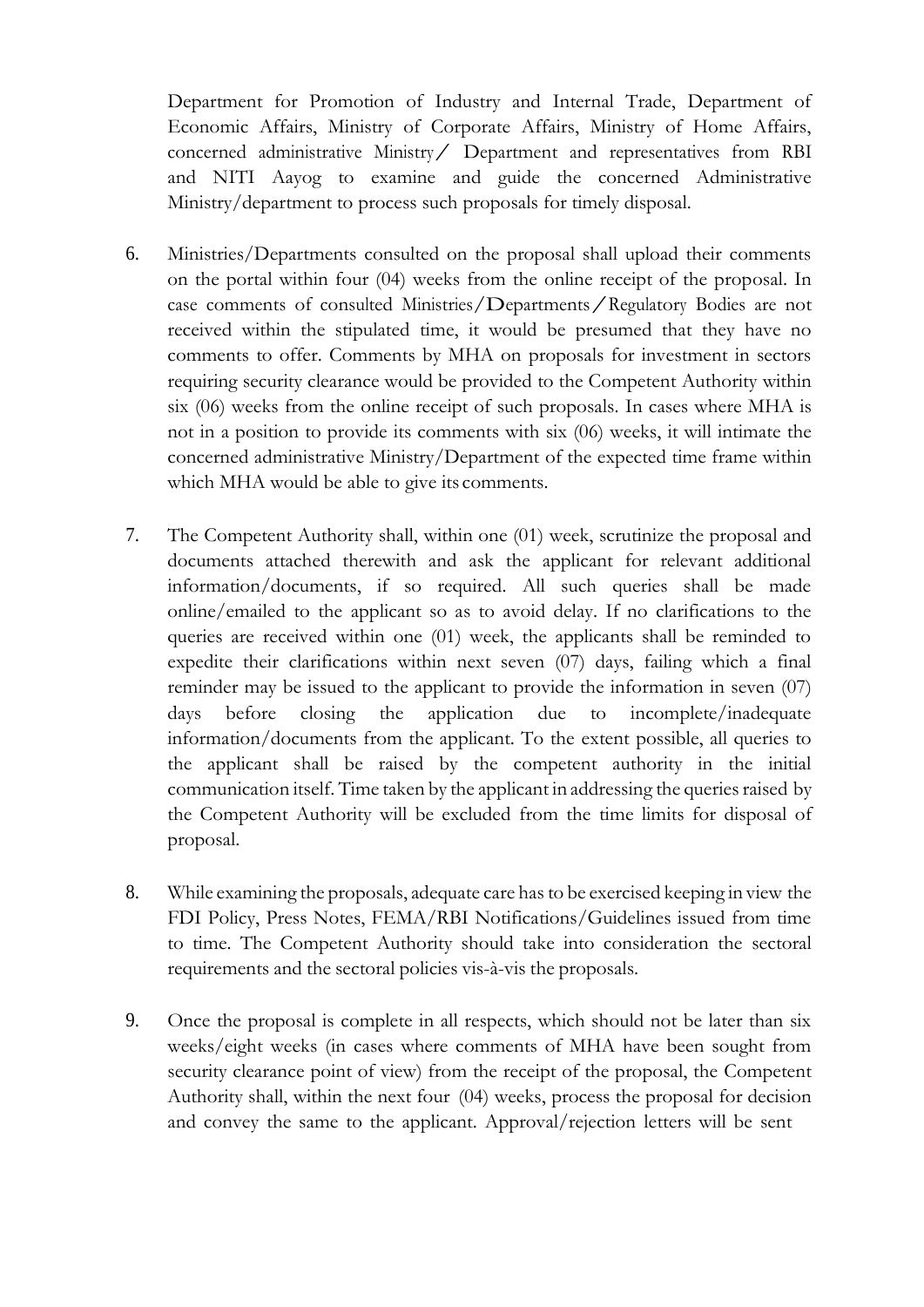online by the Competent Authority to the applicant, consulted Ministries/Departments and DPIIT.

- 10. In case of proposals involving total foreign equity inflow of more than Rs 5,000 crore, Competent Authority shall place the same for consideration of Cabinet Committee on Economic Affairs **(CCEA)** within the above timelines. After the receipt of the decision of CCEA, letter conveying decision shall be issued within one (01) week.
- 11. In respect of proposals where the Competent Authority proposes to reject the proposals or in cases where conditions for approval are stipulated in addition to the conditions laid down in the FDI Policy or sectoral laws/regulations, concurrence of DPIIT shall compulsorily be sought by the Competent Authority within ten (10) weeks/twelve (12) weeks (in cases where comments of MHA have been sought from security clearance point of view) from the receipt of the proposal. The following may be noted by all administrative Ministries/ Departments:
	- 11 (a) **Wherein the FDI applications are incomplete i.e., either the applicant has not submitted requisite documents/ information or the applicant has not submitted the physical copy of the proposal**: In such cases, the concerned Administrative Ministry/ Department need not seek concurrence of DPIIT for closure of the proposal. However, prior concurrence of DPIIT is required for rejecting the proposal after the applicant has submitted all necessary documents and the administrative Ministry/ Department, after examining the proposal, proposes to reject it. It should be noted that closure of FDI application will not amount to its rejection and is without prejudice to the applicant re-applying with all requisite documents. While closing the FDI applications, the applicant may be advised to apply afresh along with all requisite documents, if they so wish. The Competent Authority for the closure of the FDI proposal, due to inadequate/incomplete information/documents would be Secretary of the concerned Administrative Ministry/Department.
	- 11 (b) **Wherein the FDI proposal seeks an amendment of an earlier Government/FIPB approval, concurrence of DPIIT is being sought to reject such amendment applications and to ask the applicant to file a fresh application**: In such cases, the applicant should not be asked to apply afresh, as all information about them except the amendment request and details connected thereto, are already with concerned Ministry/Department. An application filed through FIFP seeking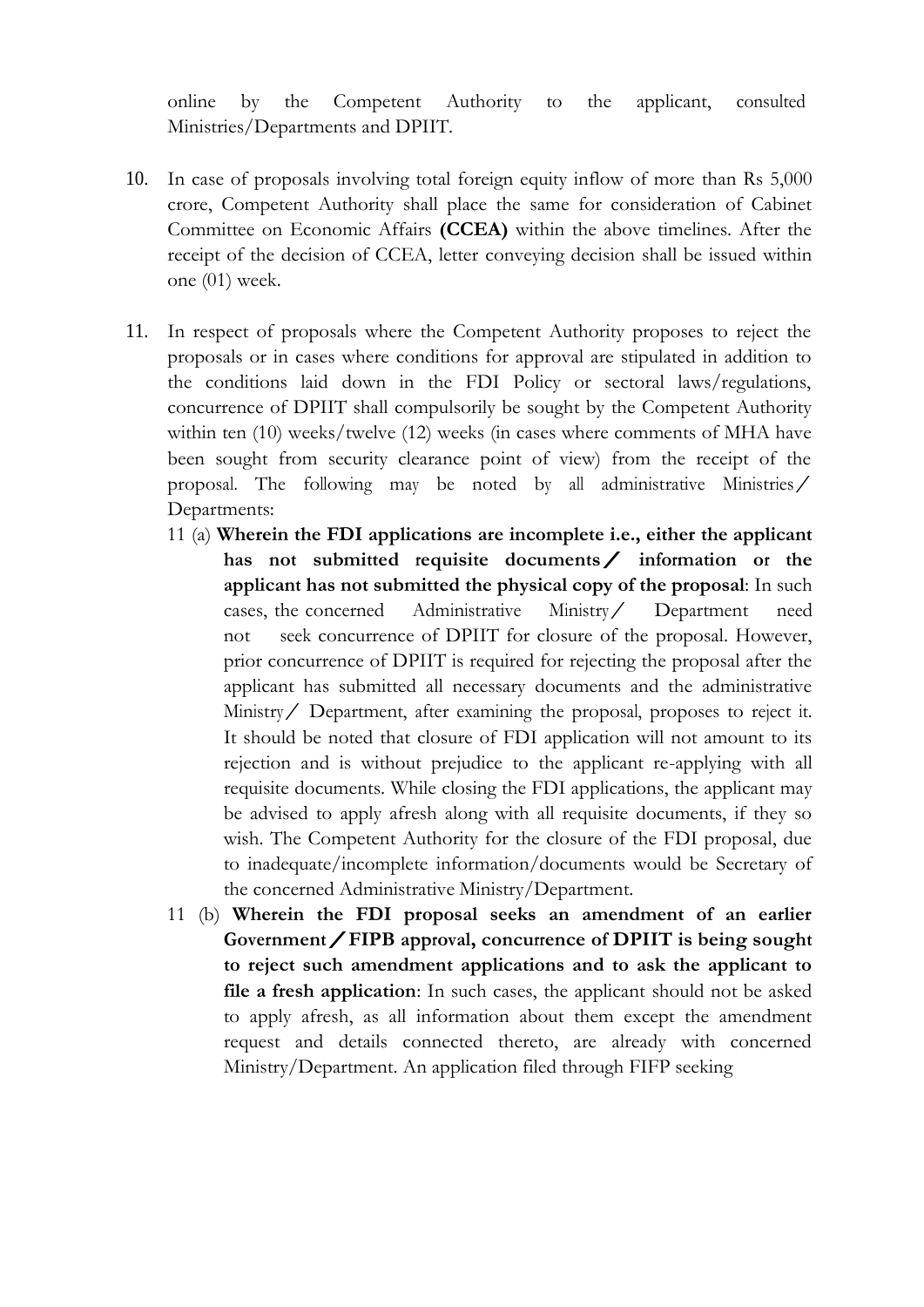amendment(s) to earlier approvals is to be considered as a valid application and this does not require a fresh application.

11 (c) **Wherein NCLT** / competent authority is yet to approve the scheme in respect of acquisition of shares under Scheme of  $rac{1}{x}$  **acquisition Merger/Demerger/ Amalgamation and concurrence of DPIIT is being sought to reject the application**: From the foreign investment regulatory perspective, the acquisition of shares under scheme of mergers/demergers/ amalgamations of companies in India are laid down in Para 4 of Annexure-4 under the FDI Policy and Rule 19 of FEM Non-Debt Instrument Rules 2019. It may be noted that approval of NCLT/competent authority, as applicable, is a necessary pre-condition for issuance of shares consequent to a merger or amalgamation of two or more Indian companies or a reconstruction by way of demerger or otherwise of an Indiancompany.

Therefore, with regard to proposals involving mergers/demergers/amalgamations of companies in India, approval(s) of NCLT/competent authority as applicable and required under Companies Act, 2013 and rules thereunder and/or any other rules/regulations, needs to be obtained before the grant of FDI approval in such cases. In case the relevant approval(s) of NCLT/competent authority is not available, the applicant may be advised to resubmit the application along with requisite approval(s), when available. Till then, the application may be treated as closed.

- 11(d) **Wherein the Competent Authority is seeking DPIIT's concurrence for conditions concerning compounding under FEMA provisions and/or compliance of laws/regulations of the land or court orders:** With regard to the above, it may be noted that:
	- (i) Imposition of any penal or compounding provisions for violation of FEMA rules/regulations with respect to the investee company or any of its upstream/downstream company(ies), can be done in accordance with the provisions under FEMA.
	- (ii) Requirement for compliance with regard to law of the land including sectoral laws/ regulations etc./ judicial directions /quasi-judicial directions/security conditions and state local laws and regulations which have been imposed by respective authorities, are also a part of FDI Policy as provided under Para 3.7.1 therein.

Thus, the Competent Authority does not require the concurrence of DPIIT for imposition of such conditions.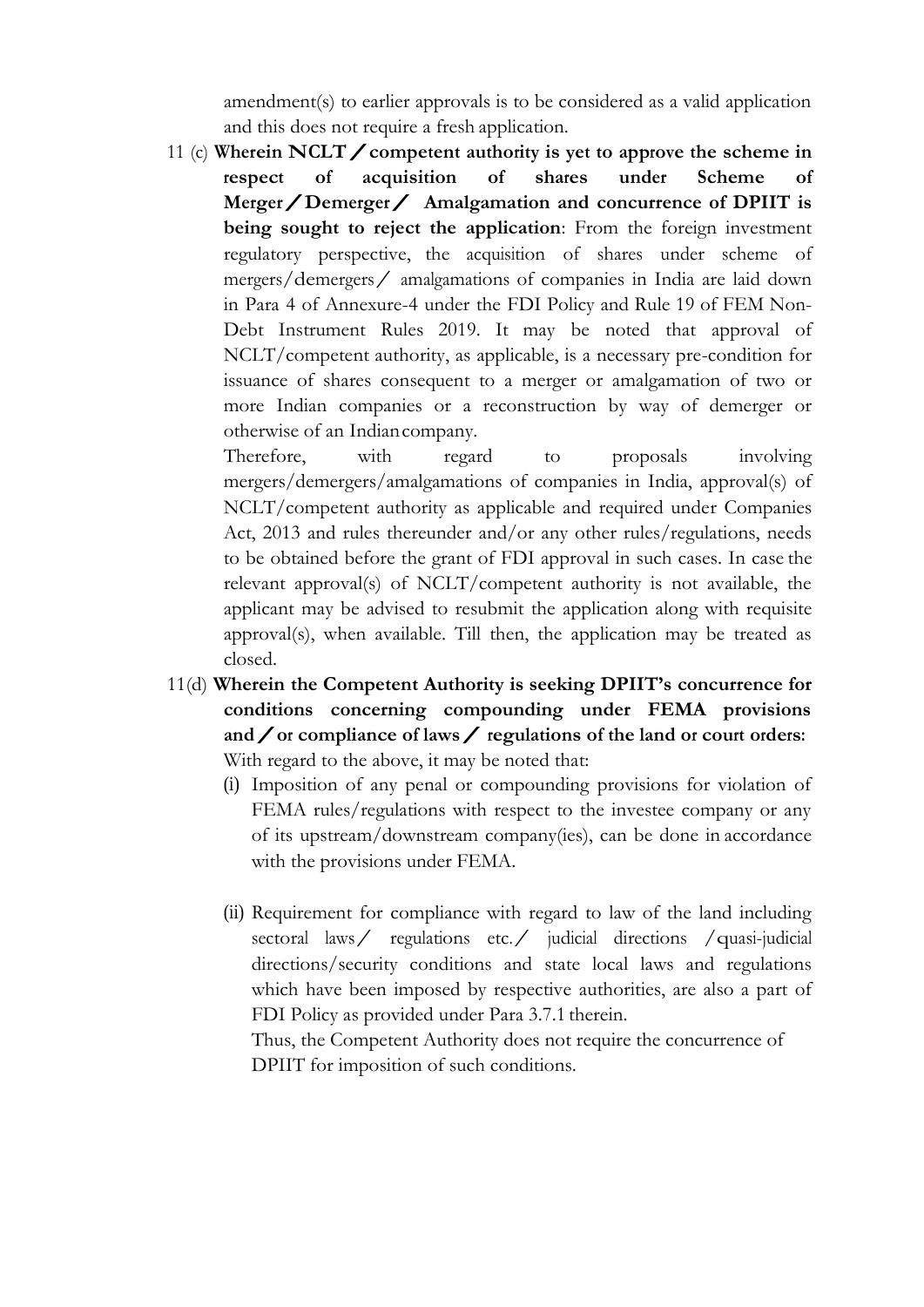- 12. Secretary, DPIIT is the competent authority for decision on cases referred by other Administrative Ministries/ Departments, seeking concurrence of DPIIT for rejection of the proposal/ stipulation of additional conditions in approval letter.
- 13. Approval letters have to be issued by the Competent Authority in the format prescribed at **Annexure-2**.
- 14. DPIIT and each of the Competent Authorities shall maintain a database on the proposals received along with details such as date of receipt, investor and investee company details, volume of foreign investment involved, and date of grant of approval/rejection letter.
- 15. If an applicant proposes to surrender an approval letter granted to the investee entity/investor, then concerned administrative Ministry/Department may accept the withdrawal of the approval letter after the applicant submits such declaration in original signed by the authorized representative of the applicant clearly explaining the reasons for such withdrawal/surrender. Further, an acknowledgement in this regard has to be sent to the applicant clearly indicating the date from which the approval letter stands withdrawn. A copy of the same should be marked to all the Government agencies/Regulators to which the original approval letter was marked. An applicant may also withdraw its FDI proposal, pending for decision, subject to submission of a duly authorized letter of withdrawal clearly explaining the reasons for such withdrawal addressed to the Competent Authority with a copy to DPIIT. However, subject to the preceding provisions on withdrawal of the approval letter, an applicant is not permitted to withdraw its FDI proposal after the decision is taken by Competent Authority on the FDI proposal.
- 16. **Compounding of Contraventions**: FDI is a capital account transaction and thus any violation of FDI regulations is covered by the penal provisions of FEMA. Provisions of Section 15 of Foreign Exchange Management Act, 1999 permit compounding of contraventions, and Foreign Exchange (Compounding Proceedings) Rules, 2000, as amended from time to time, lays down the basic framework for the compounding process. Administrative Ministries/ Departments are advised to refer to the Master Direction- Compounding of Contraventions under FEMA, 1999 FED Master Direction No.4/2015-16 issued by the RBI, as amended from time to time.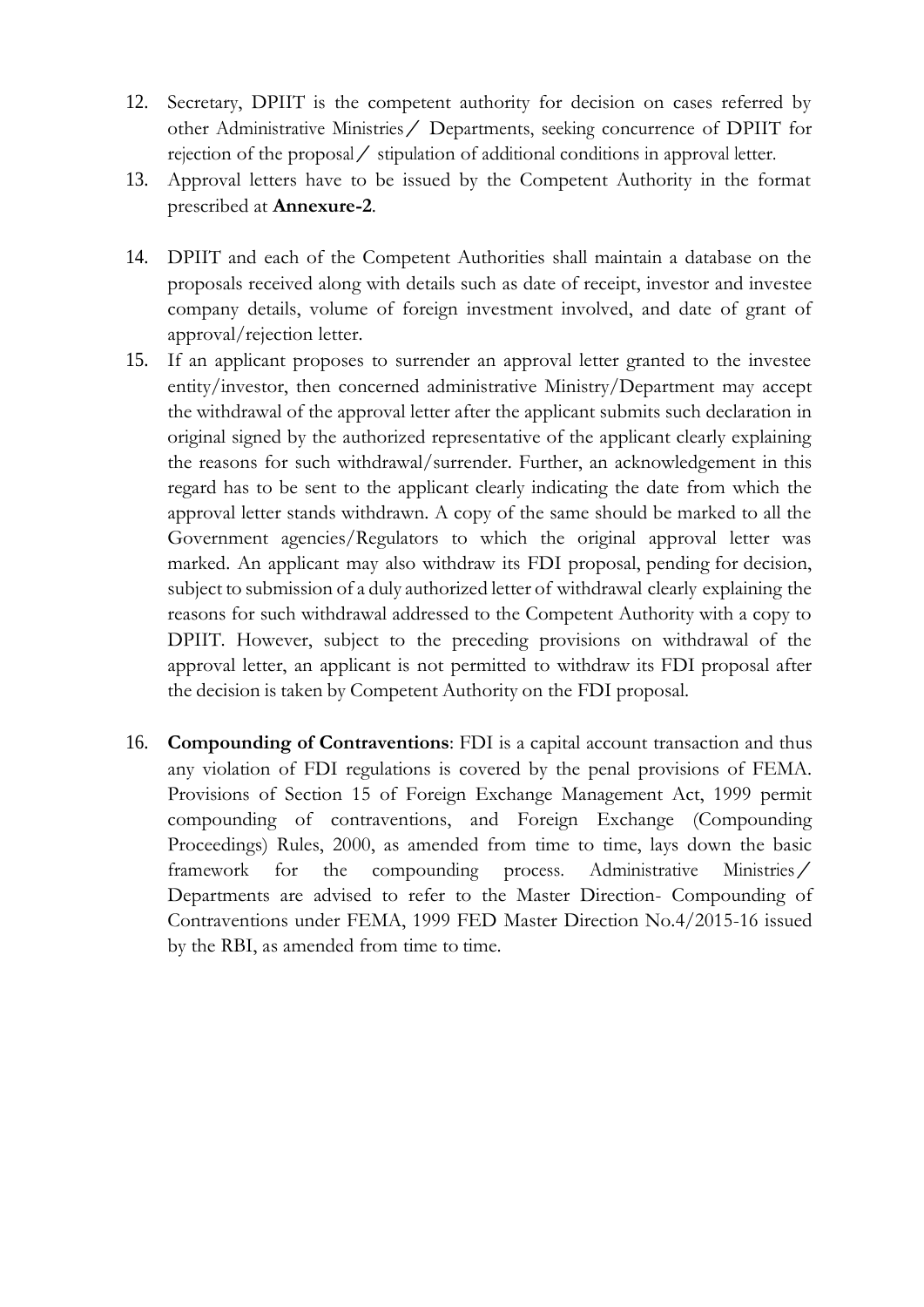## **IV. Time Limits**

| S.No. | <b>Action Points</b>                                                                                                                                             | Time<br>Period       | Cumulative<br>Time<br>Period |
|-------|------------------------------------------------------------------------------------------------------------------------------------------------------------------|----------------------|------------------------------|
| (i)   | Dissemination of proposal by DPIIT to the<br>Concerned Ministry/Department                                                                                       | Two $(02)$<br>days   | One<br>$(01)$ Week           |
| (ii)  | Time for submission of signed physical copy of<br>the proposal from the date of online submission<br>by applicant to the Competent Authority, if<br>needed       | One $(01)$<br>Week   |                              |
| (iii) | Initial scrutiny of the proposal and documents<br>therewith,<br>and<br>seeking<br>attached<br>relevant<br>additional information/documents from the<br>applicant | One<br>$(01)$ Week   | Two<br>(02)<br>Weeks         |
| (iv)  | Time limit for submission of clarification by<br>DPIIT on specific issues of FDI Policy                                                                          | Two $(02)$<br>Weeks  | Four<br>(04)<br>Weeks        |
| (v)   | Time limit for submission of comments by<br>$\text{Ministry}$<br>consulted<br>Department/<br>RBI/ Regulator/any Other<br>Stakeholder                             | Four $(04)$<br>Weeks | Six<br>(06)<br>Weeks         |
| (vi)  | Time limit for submission of comments by MHA<br>on proposals requiring security clearance                                                                        | Six<br>(06)<br>Weeks | Eight<br>(08)<br>Weeks       |
| (vii) | limit for approval on proposals<br>Time<br>$\rm{by}$<br>Competent Authority for grant of approval<br>Proposals not requiring security clearance                  | Four $(04)$<br>Weeks | Ten<br>(10)<br>Weeks         |
|       | Proposal Requiring security clearance                                                                                                                            |                      | Twelve<br>(12)<br>Weeks      |

## **Note:**

- $(i)$  Additional time of two  $(02)$  weeks will be given to DPIIT for consideration of those proposals which are proposed for rejection or where additional conditions which are not provided in the FDI Policy are proposed to be imposed by the Competent Authority.
- (ii) Time limits allocated exclude the time taken by applicants in removing deficiencies in the proposals/supplying additional information as may be required by the Competent Authority.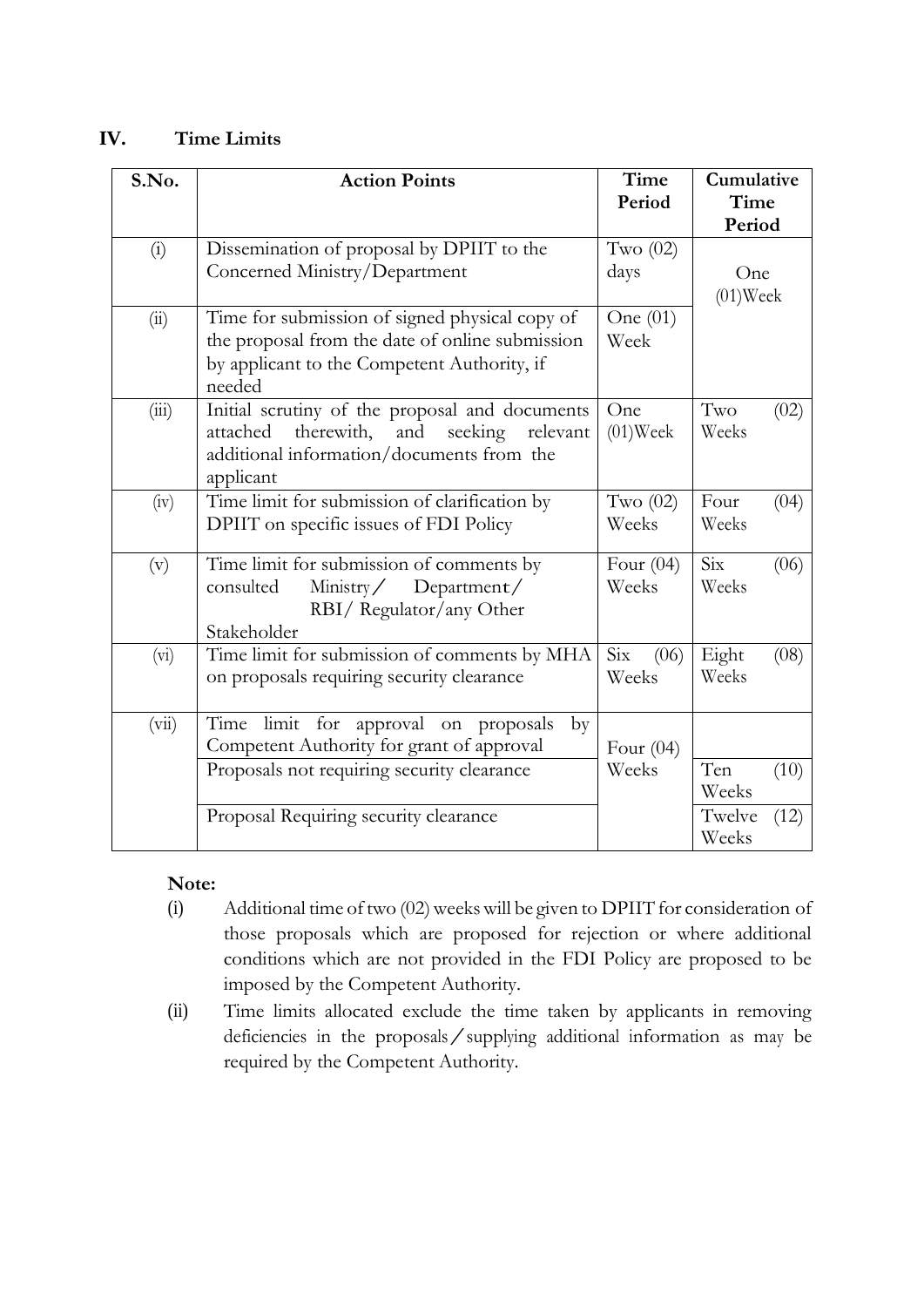## **V. Monitoring & Review**

- 1. Competent Authorities will hold a regular monthly review on the foreign investment proposals pending with them.
- 2. Regular Review meeting on pendency of FDI proposals with concerned Administrative Ministry(ies)/Department(s) would be convened by Secretary, DPIIT, periodically every four (04) to six (06) weeks. The Secretary of the concerned Administrative Ministry/Department may also attend the meeting.
- 3. Administrative Ministries/Departments should update the information regarding date of physical receipt of the application and update the decisions taken on the portal.
- 4. Administrative Ministries/Departments should furnish <sup>a</sup> fortnightly report on pending proposals. Also, administrative Ministries/ Departments should maintain an updated database of all proposals dealt by them.

\*\*\*\*\*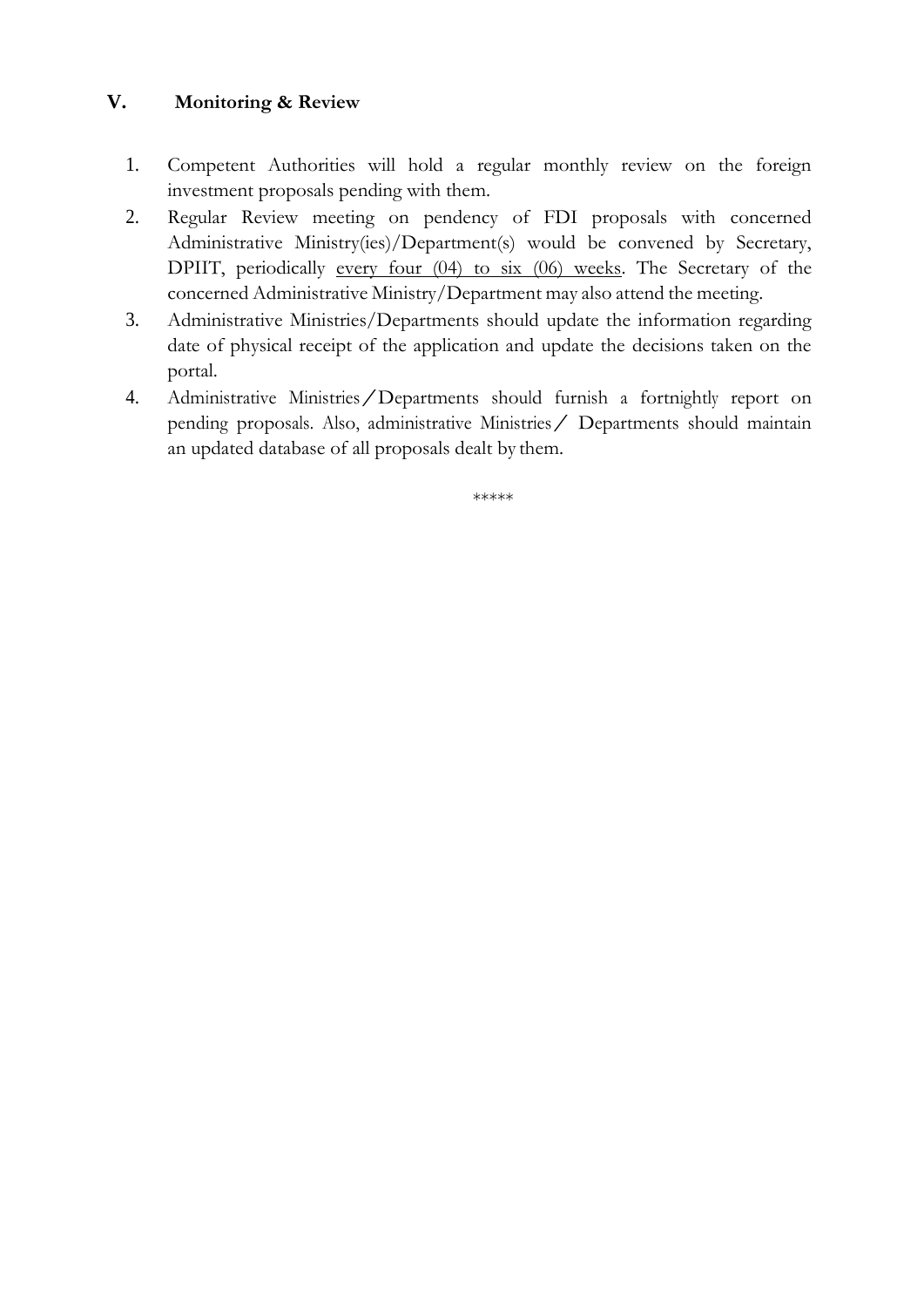## **Annexure-1**

| <b>List of Documents</b> |
|--------------------------|
|                          |

| S.No. | Document                                                                          |  |
|-------|-----------------------------------------------------------------------------------|--|
|       | Certificate of Incorporation (CoI) of the Investee & Investor Companies/          |  |
|       | Entities*                                                                         |  |
|       | Investee company may be a proposed entity and may not be incorporated.            |  |
|       | In case of such unincorporated investee entities, a declaration may be            |  |
|       | obtained from the applicant that the investee entity is unincorporated (yet to    |  |
|       | be incorporated) and the same will be incorporated after obtaining the            |  |
|       | approval of the FDI by the Government. The applicant shall be required to         |  |
|       | submit a copy of the Certificate of Incorporation of the investee entity          |  |
|       | within sixty (60) days of the issue of approval letter by the Competent           |  |
| 1.    | <b>Authority</b>                                                                  |  |
|       | In case Foreign Investor(s) do not have a CoI as per the laws of their            |  |
|       | country, documents equivalent to CoI and a declaration along with the             |  |
|       | necessary regulation/circular/order to that effect shall also be provided]        |  |
|       | Memorandum of Association (MoA) of the Investee & Investor Companies /            |  |
|       | Entities*                                                                         |  |
|       | In case of a yet to be incorporated Investee entity, a draft MoA shall be         |  |
|       | sought, wherein objects of the entity in support of the proposed business         |  |
|       | activities are specified. The applicant shall be required to submit a copy of     |  |
|       | the MoA of the investee within sixty (60) days of the issue of approval letter by |  |
| 2.    | the Competent Authority.                                                          |  |
|       | In case Foreign Investor(s) are not required to a have a separate MoA and         |  |
|       | AoA as per the laws of their country, foreign investors may provide               |  |
|       | documents equivalent to MoA and a declaration along with the necessary            |  |
|       | regulation/circular/order to that effect shall be provided.]                      |  |
| 3.    | Board Resolution of the Investee & Investor Companies/Entities*                   |  |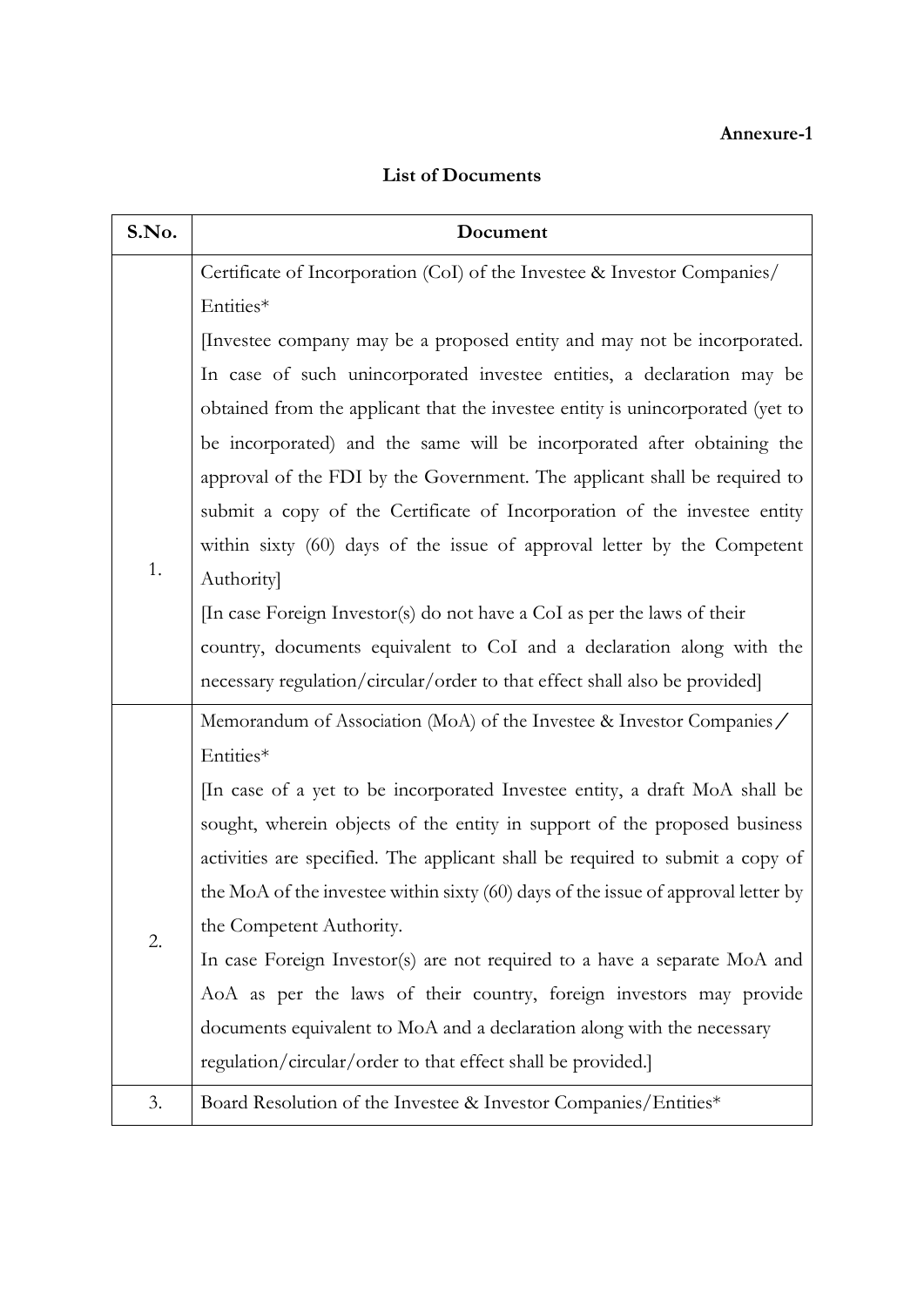|    | In case of an unincorporated Investee entity (yet to be incorporated), a letter                                                                                                                                                                                                         |
|----|-----------------------------------------------------------------------------------------------------------------------------------------------------------------------------------------------------------------------------------------------------------------------------------------|
|    | authority/consent<br>by the<br>shareholders<br>proposed<br>of<br>/promoters                                                                                                                                                                                                             |
|    | /directors/partners of the Indian investee entity in support of the                                                                                                                                                                                                                     |
|    | application shall be provided]                                                                                                                                                                                                                                                          |
|    | Audited Financial Statement of Last Financial Year of the Investee &<br>Investor Companies/Entities*<br>In case of an unincorporated Investee entity (yet to be incorporated) or<br>where an incorporated Investee entity has not completed a single audit cycle at                     |
| 4. |                                                                                                                                                                                                                                                                                         |
|    | the time of filing the application, a declaration to that effect may be provided                                                                                                                                                                                                        |
|    | by the applicant. In case Foreign investor(s) is/are exempted from the audit                                                                                                                                                                                                            |
|    | requirement under any special law of a Country; a declaration along                                                                                                                                                                                                                     |
|    | with the necessary regulation/circular/order to that effect shall be provided]                                                                                                                                                                                                          |
|    | Article of Association (AoA) of the Investee & Investor<br>Companies/Entities*<br>In case of an unincorporated Investee entity (yet to be incorporated)                                                                                                                                 |
|    | Investee entity, a draft AoA wherein internal laws / by-laws of the entity are                                                                                                                                                                                                          |
|    | specified, shall be provided by the applicant. However, the applicant shall be                                                                                                                                                                                                          |
| 5. | required to submit a copy of the AoA of the investee entity within sixty (60)                                                                                                                                                                                                           |
|    | days of the issue of approval letter by the Competent Authority]                                                                                                                                                                                                                        |
|    | In case Foreign Investors are not required to a have a separate MoA and                                                                                                                                                                                                                 |
|    | AoA as per the laws of their country, foreign investors may provide                                                                                                                                                                                                                     |
|    | documents equivalent to AoA and a declaration along with the necessary                                                                                                                                                                                                                  |
|    | regulation/circular/order to that effect shall be provided.]                                                                                                                                                                                                                            |
| 6. | List of Names and addresses of all foreign investors/collaborators along with<br>Passport Copy / Identification Proof of the Investor Company/Entity*                                                                                                                                   |
| 7. | of<br>and<br>control<br>of<br>Investee<br>Details<br>ownership<br>$\&$<br>Investor<br>Companies/Entities. Details of significant beneficial owners of the Investee &<br>Investor Entities* as prescribed under the Companies Act, 2013 and rules<br>thereunder, shall also be provided. |
| 8. | Diagrammatic representation of the flow and funds from the original investor<br>to the investee company and Pre and Post shareholding pattern of the<br>Investee Company*                                                                                                               |
| 9. | Affidavit stating that all information provided in hard copy and online are<br>the same and correct*                                                                                                                                                                                    |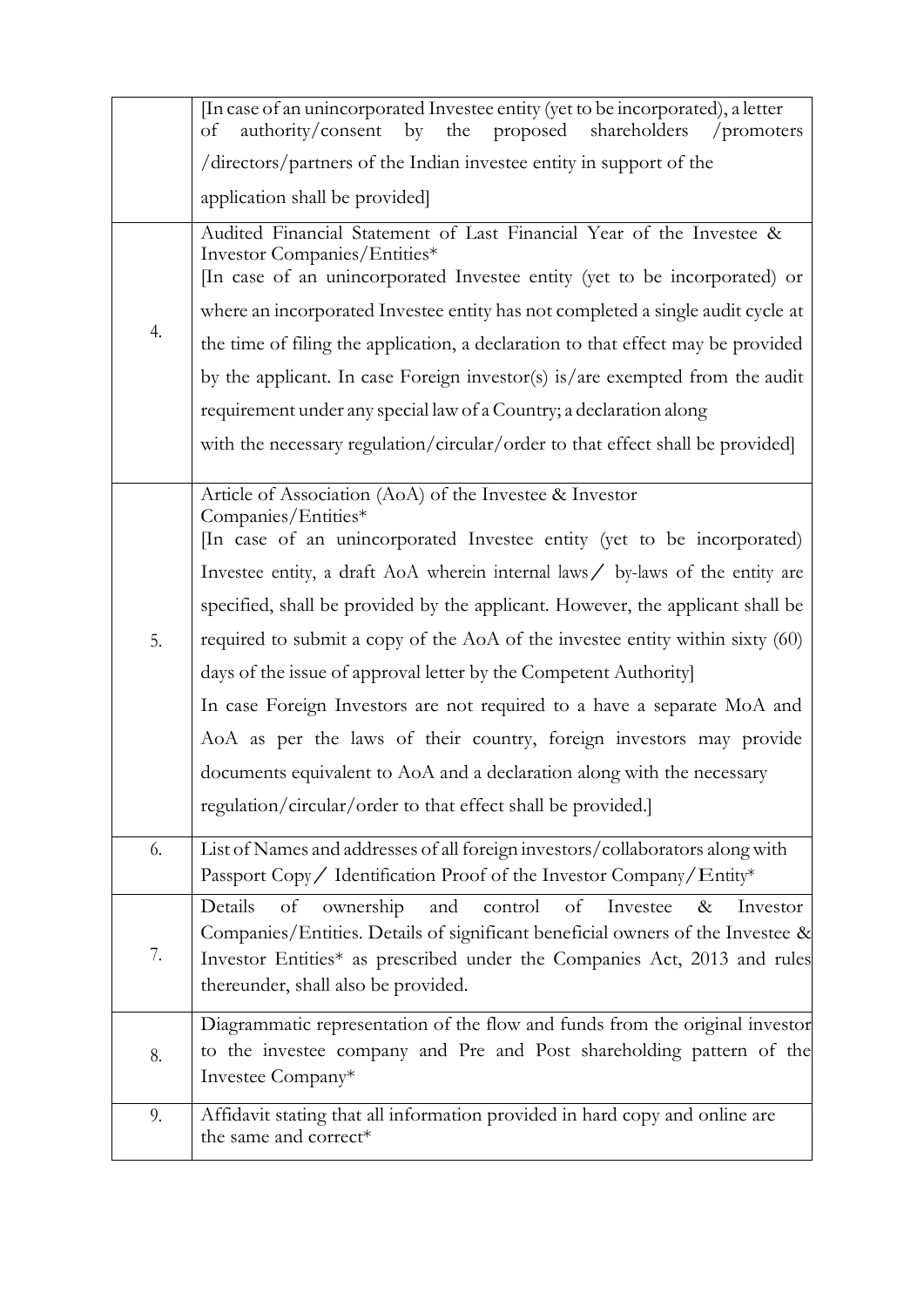|     | Signed<br>executed copy(ies) of the Investment<br>Agreement/JV<br>agreement/shareholders agreement/share transfer agreement/technology                 |  |
|-----|--------------------------------------------------------------------------------------------------------------------------------------------------------|--|
| 10. | transfer/trademark/brand assignment agreement (as applicable), in case                                                                                 |  |
|     | there are existing ventures                                                                                                                            |  |
| 11. | Board resolution of any joint venture company                                                                                                          |  |
| 12. | Certificates of Incorporation and charter documents of any joint                                                                                       |  |
|     | venture/company which is a party to the proposed transaction                                                                                           |  |
| 13. | Copy(ies) of reporting compliances in respect of Downstream Investment(s)                                                                              |  |
| 14. | Copy of relevant past Government/FIPB/SIA/RBI approvals, connected<br>with the current proposal (in case of amendment proposal)                        |  |
|     | Copy(ies) of Foreign Inward Remittance Certificate(s) (FIRCs) along with                                                                               |  |
| 15. | relevant reporting forms in cases of post-facto approval and cases involving                                                                           |  |
|     | existing/past foreign investment(s)                                                                                                                    |  |
|     | In the cases of investments by entities which themselves are pooled                                                                                    |  |
|     | investment funds, the details such as names and addresses of promoters,                                                                                |  |
| 16. | investment managers, trustee as well as all the sponsors of the investment                                                                             |  |
|     | fund                                                                                                                                                   |  |
| 17. | List of the existing/proposed downstream investment(s) by the Indian<br>Investee entity along with the details of the sector(s)/activity(ies) of such  |  |
|     | downstream entity(ies). The details of shareholding/capital contribution by                                                                            |  |
|     | the Indian Investee entity in such downstream entity(ies) shall also be                                                                                |  |
|     | provided.                                                                                                                                              |  |
|     | Approval(s) of NCLT/competent authority in respect of proposals involving<br>mergers/demergers/amalgamations as<br>applicable<br>and required<br>under |  |
| 18. | Companies Act, 2013 and rules<br>thereunder<br>and/or<br>other<br>any                                                                                  |  |
|     | rules/regulations                                                                                                                                      |  |
| 19. |                                                                                                                                                        |  |
|     | Valuation certificate as required in the FDI Policy and FEM Non-Debt<br>Instrument Rules 2019 and the same should be on arm's length basis.            |  |
|     | Non-compete clause certificate of the investor and investee company in case                                                                            |  |
| 20. | of investment in pharmaceutical sector (As per Annexure 10 of FDI Policy),                                                                             |  |
|     | and as amended from time to time                                                                                                                       |  |
| 21. | Certificate of statutory auditors as mandated in the FDI Policy, as applicable                                                                         |  |
| 22. | Letter of authorization by the applicant in favour of the person(s) filing the<br>application                                                          |  |
| 23. | Filled-in Security Clearance Form available at FIFP where security clearance                                                                           |  |
|     | of MHA is required as per para III(3) above.                                                                                                           |  |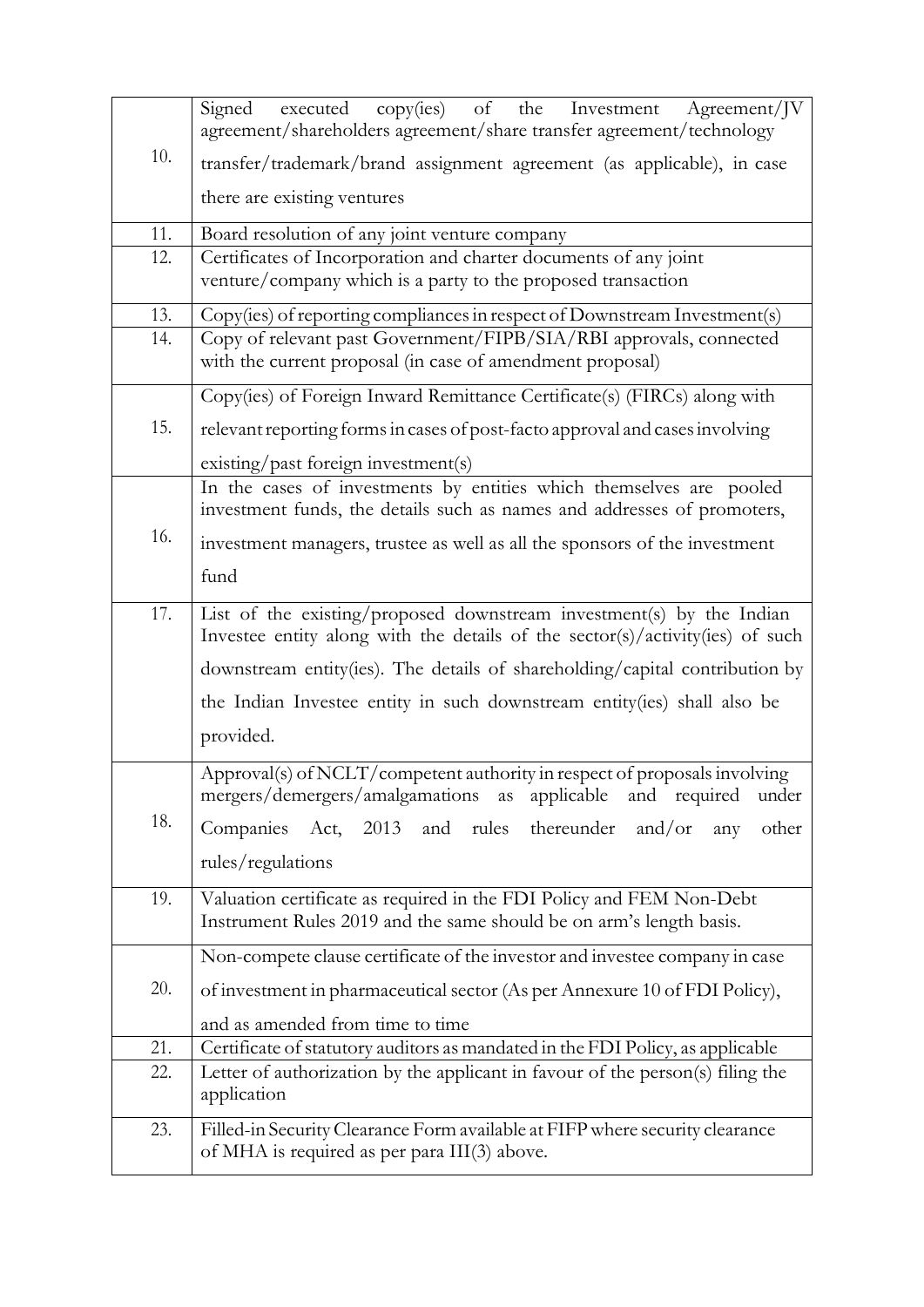\* denotes mandatory documents

[Note: In case documents provided by the applicant are in foreign language then the said document/language should be apostilled and translated into English language.]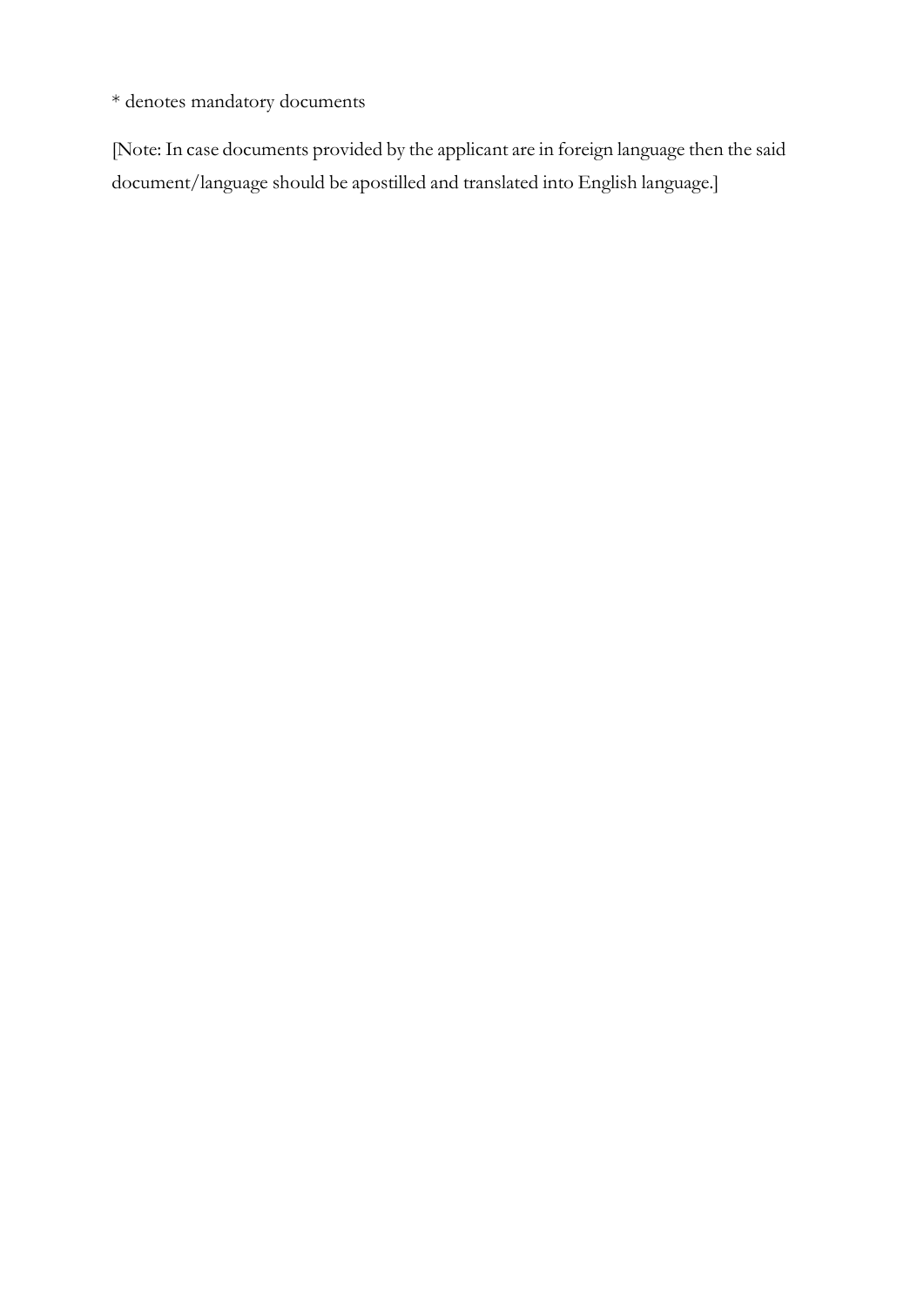#### **Annexure-2**

### **Approval Letter Format** F.No.- Government of India Ministry Department \*\*\*\*\*\*

……Bhawan,NewDelhi- 110 011 Dated ,20..

Applicant Address ………………………… ………………….. ………………………

Subject:

Sir,

I am directed to refer to the above mentioned application and to convey the approval of Government of India to your proposal, subject to the following terms and conditions:

| 1. (a) | Name and address of<br>the foreign investors                                                    | $\dots$ Name $\dots\dots\dots\dots\dots$<br>$$ Address |
|--------|-------------------------------------------------------------------------------------------------|--------------------------------------------------------|
| (b)    | Name and address of<br>the Investee company                                                     | $\ldots$ Name $\ldots$<br>Address                      |
| 2.     | <sub>of</sub><br>Item(s)<br>manufacture/ activity<br>covered by<br>the<br>foreign collaboration | Existing:<br>Proposed:                                 |
|        | Location:                                                                                       |                                                        |

4. Foreign Investment: The total foreign investment is upto X%. XYZ Pte Ltd,, will hold ....% of shares and ABC will hold ...% of shares.

5. Amount of FDI inflow: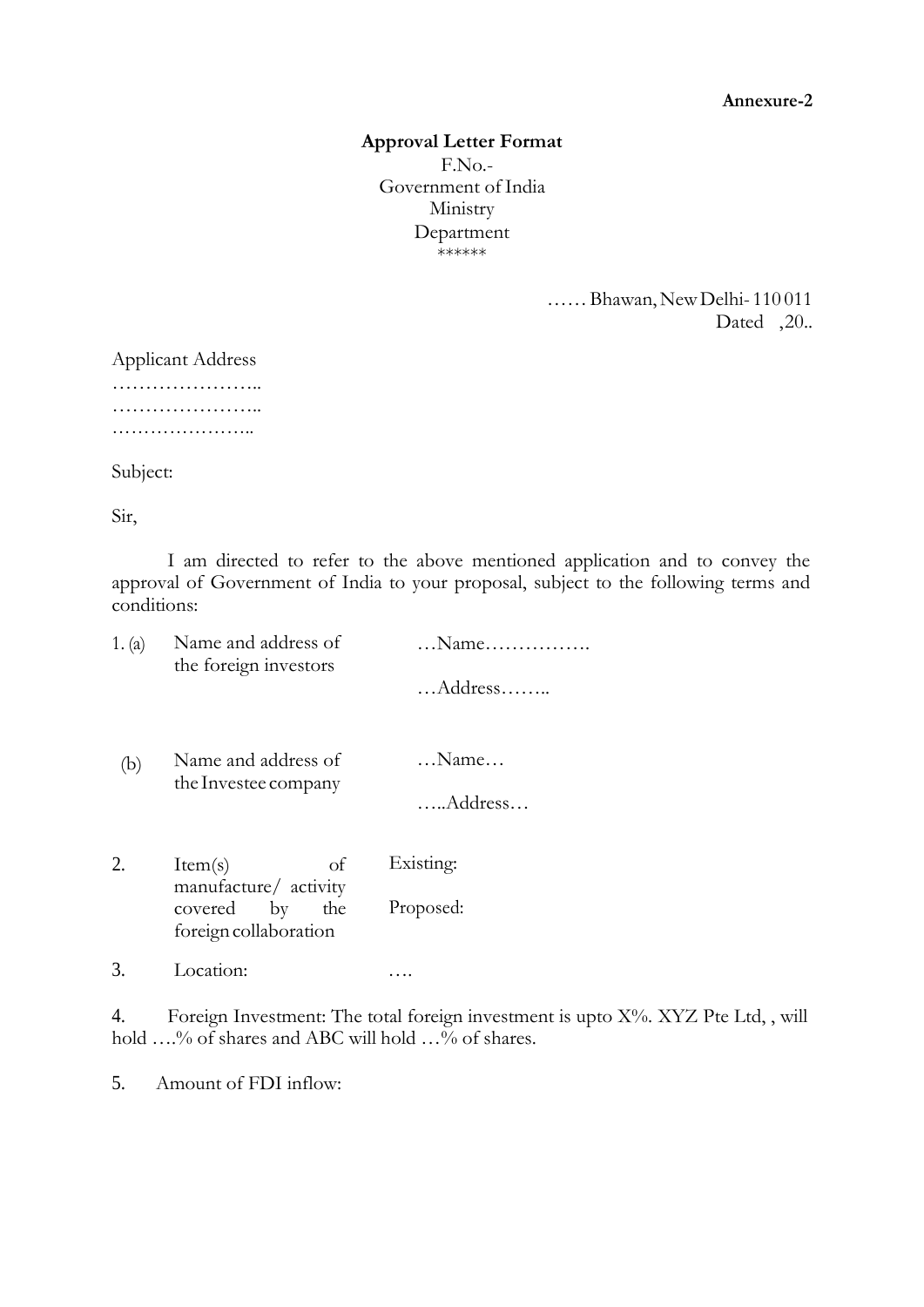6. The above approval is subject to the following conditions:

- (i) FDI policy conditionalities and other Sectoral Regulations/Guidelines.
- (ii) Claim of any tax relief under the Income-tax Act, 1961 or the relevant DTAA will be examined independently by the tax authorities to determine the eligibility and extent of such relief and the approval of ABC Deptt. by itself will not amount to any recognition of eligibility for giving suchrelief.
- (iii) ABC Deptt approval by itself does not provide any immunity from tax investigations to determine whether specific or general anti-avoidance Rules apply.
- (iv) The fair market value of various payments, services, assets, shares etc., determined in accordance with FEMA Rules/Regulations or any other applicable rules/regulations/guidelines, shall be examined by the tax authorities under the tax laws and rules in force and may be varied accordingly for tax purposes; and
- (v) The taxation of dividend, future capital gains on alienation of shares by the foreign investor, interest income and income of any other nature shall be examined by the field formation in accordance with the provisions of Income-tax Act, 1961 and DTAA applicable to the facts of the case.
- 7. Taxation of capital gains arising out of the proposed transaction shall be examined by the field formation.
- 8. The pricing of capital instrument shall be in accordance with the RBI/SEBI guidelines. Mode of payment, documentation and reporting requirements shall be complied in terms of the Foreign Exchange Management (Non-Debt Instruments) Rules, 2019; Foreign Exchange Management (Mode of Payment and Reporting of Non-Debt Instruments) Regulations, 2019 and as stipulated by RBI from time to time.
- 9. All downstream investment(s) by [Name of the Indian investee] shall be made in compliance of the relevant sectoral conditions on entry route, conditionalities, caps and sectoral regulations and in compliance with Para 3.8.4 of the FDI Policy read with Rule 23 of the Foreign Exchange Management (Non-Debt Instruments) Rules, 2019, as applicable.
- 10. Transfer of capital instruments of [Name of the Indian investee] by or to a person resident outsider India shall be regulated in terms of Annexure 3 of FDI Policy read with Rule 9 of the Foreign Exchange Management (Non-Debt Instruments) Rules, 2019, as applicable.
- 11. The above approval is subject to condition that, for opening the outlets, the company should register its outlets with the concerned authorities in the concerned States / UTs and shall have to comply with prevailing regulations in every State/UT for setting up its outlets.
- 12. There would be no need for obtaining prior approval of ABC Deptt for increase in the amount of foreign equity, provided there is no change in the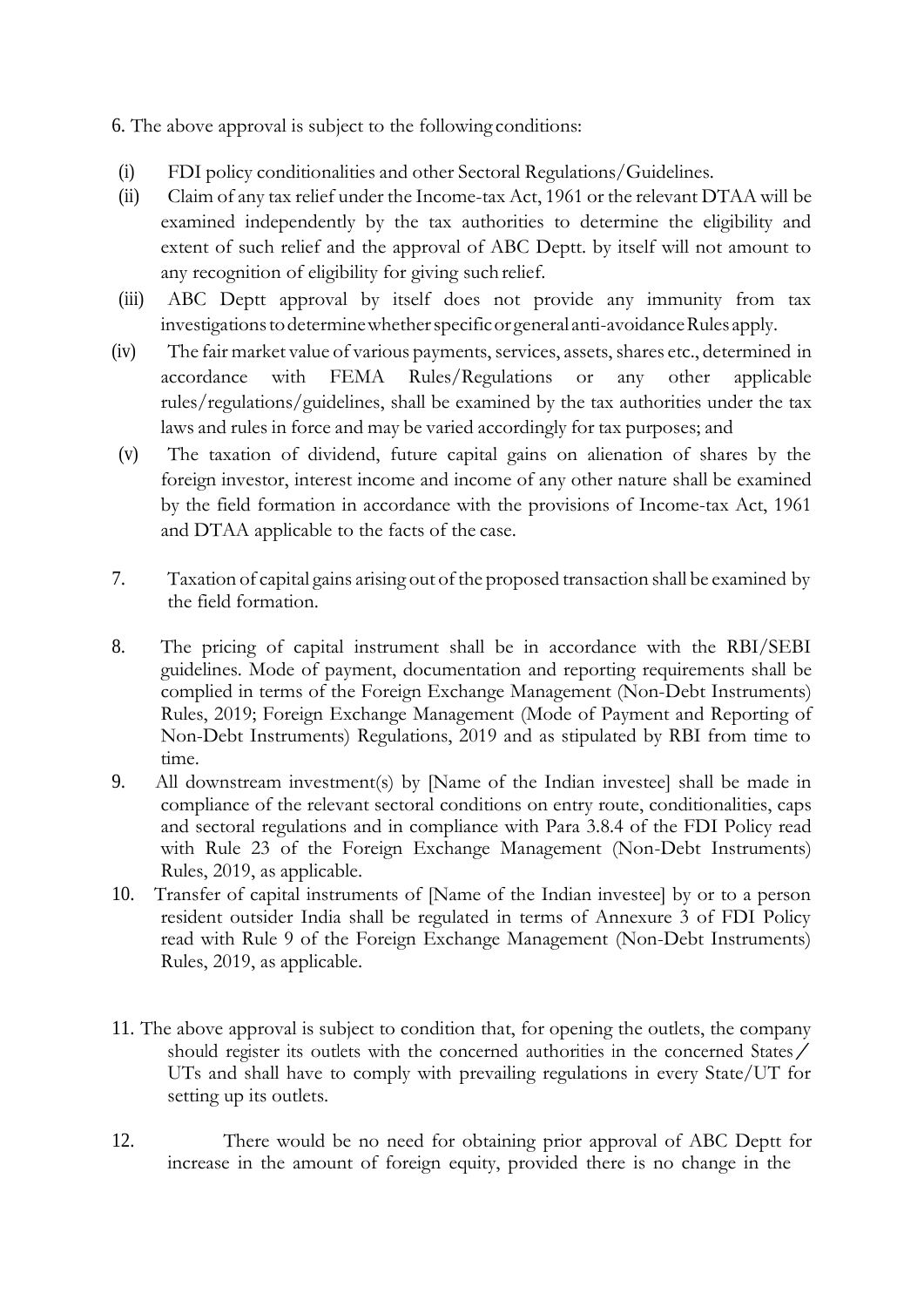percentage of foreign/NRI equity already approved and the total foreign equity is upto Rs….. The company will notify such increase to the ABC Deptt within thirty days of receipt of funds as also allotment of shares to the non-resident shareholders.

- 13. In case the proposed activity is not exempted from the provisions of Industrial (Development & Regulation) Act, 1951 and the Foreign Exchange Management Act, 1999, it will be your responsibility to obtain such clearances, as may be required under the said Acts.
- 14. The location of the industrial project will be subject to Central or State Environmental laws or regulations, including local zoning and land use laws and regulations. In case the unit is to be setup in NCT of Delhi, it shall also conform to the locational policy of NCT of Delhi and directions of the Hon'ble Supreme Court in the matter.
- 15. Adequate steps shall be taken to the satisfaction of the Government to prevent air, water and soil pollution. The anti-pollution measures to be installed should conform to the effluent and emission standards prescribed by the State Government in which the factory or the industrial undertaking is located.
- 16. Import of capital equipments, components and raw materials will be allowed as per the import policy prevailing from time to time.
- 17. This approval letter is made a part of the foreign collaboration agreement to be executed between you and the foreign collaborator and only those provisions of the agreement which are covered by this letter or which are not at variance with the provisions of this letter shall be binding on the Government of India or Reserve Bank of India.
- 18. The agreement between the foreign investor(s) and the investee entity(ies) shall be subject to compliance of Indian Laws.
- 19. You shall ensure that your proposed investment approved vide this letter is in compliance with Prevention of Money Laundering Act, 2002, as amended from time to time.
- 20. All remittances to the foreign collaborator shall be made as per the exchange rates prevailing on the day of remittance.
- 21. The Administrative Ministry for this project is ABCDeptt.
- 22. You are requested to acknowledge and confirm acceptance of the above terms and conditions to ABC Section of this Department.
- 23. A copy of the collaboration agreement, signed by both parties may be furnished to the following authorities:

Administrative Ministry(s) / Department(s) as mentioned above.